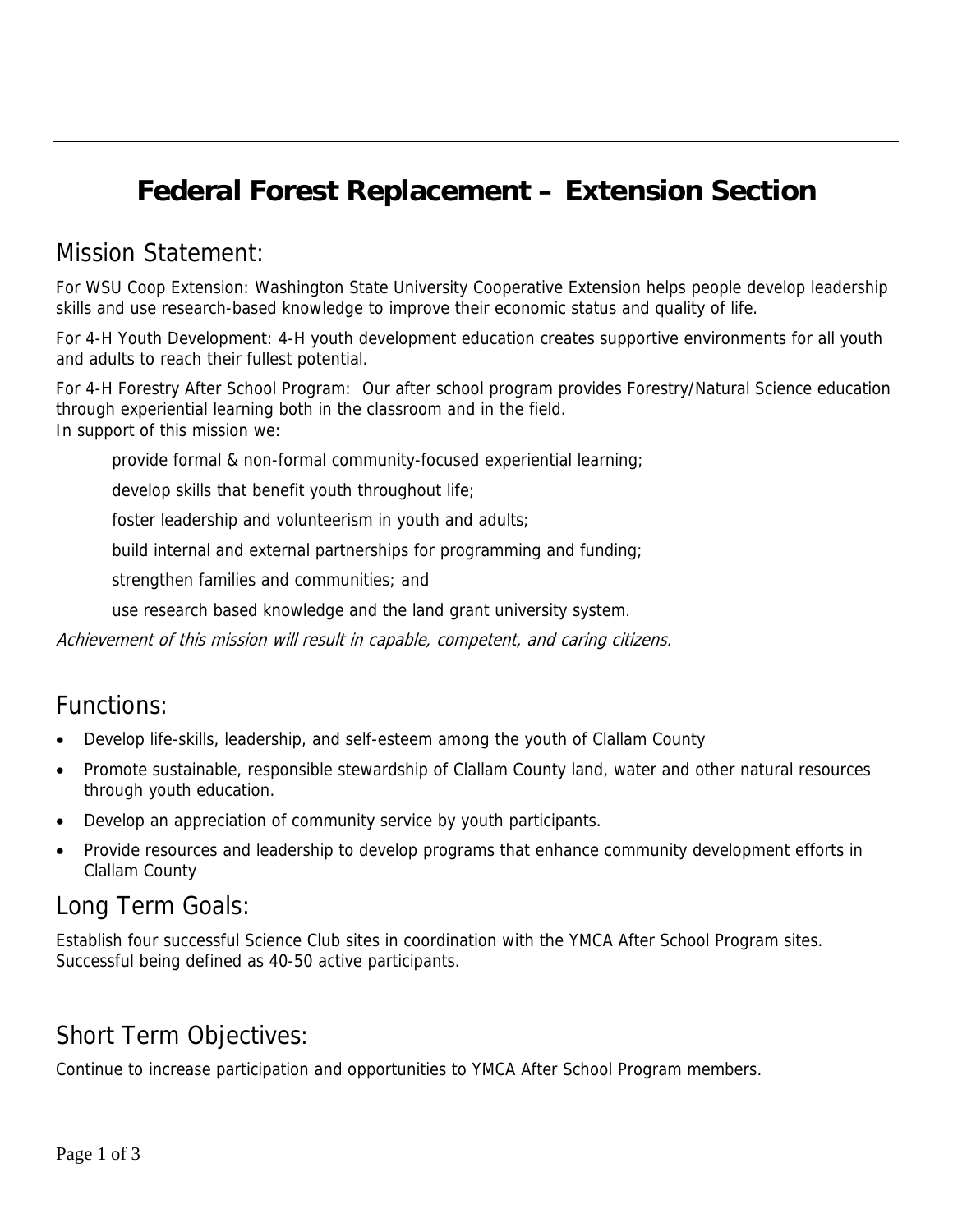## Performance Indicators:

|                      | 2005 Actual | 2006 Actual | 6/30/07<br>Actual | 2008<br>Goals              |
|----------------------|-------------|-------------|-------------------|----------------------------|
| Program participants | 70<br>ر ،   | ⌒           | $-1$<br>ັບ        | 7 <sub>0</sub><br>h<br>ں ، |

## Workload Indicators:

|                                                           | 2005 Actual | 2006 Actual | 6/30/07<br>Actual | 2008<br>Estimate |
|-----------------------------------------------------------|-------------|-------------|-------------------|------------------|
| Number of sessions taught                                 | 163         |             | 104               | 175              |
| 4-H Camp attendance by program participants               |             |             |                   |                  |
| 4-H Science Camp-In attendance by program<br>participants |             |             |                   |                  |

### Staffing Level:

|                              | 2005 Actual | 2006 Actual | 6/30/07<br>Actual | 2008<br><b>Budaet</b> |
|------------------------------|-------------|-------------|-------------------|-----------------------|
| <b>Full Time Equivalents</b> | .44         | .44         | ÷<br>. .          | .66                   |

# Operating Budget

### Revenues:

|                                       | 2005 Actual | 2006 Actual | 6/30/07<br>Actual | 2008<br><b>Budget</b> |
|---------------------------------------|-------------|-------------|-------------------|-----------------------|
| Taxes                                 | 0           | 0           |                   | 0                     |
| <b>Licenses and Permits</b>           | 0           | 0           | 0                 | 0                     |
| Intergovernmental Revenues            | 28,885      | 31,265      | 18,906            | 32,830                |
| <b>Charges for Goods and Services</b> | 0           | 0           | 0                 | 0                     |
| <b>Fines and Forfeits</b>             | 0           | 0           | 0                 | Ω                     |
| <b>Miscellaneous Revenues</b>         | 0           | 0           | 0                 | 0                     |
| <b>Other Financing Sources</b>        | 0           | 0           | ∩                 |                       |
| <b>General Tax Support</b>            |             | 0           |                   |                       |
| <b>TOTAL</b>                          | \$28,885    | \$31,265    | \$18,906          | \$32,830              |